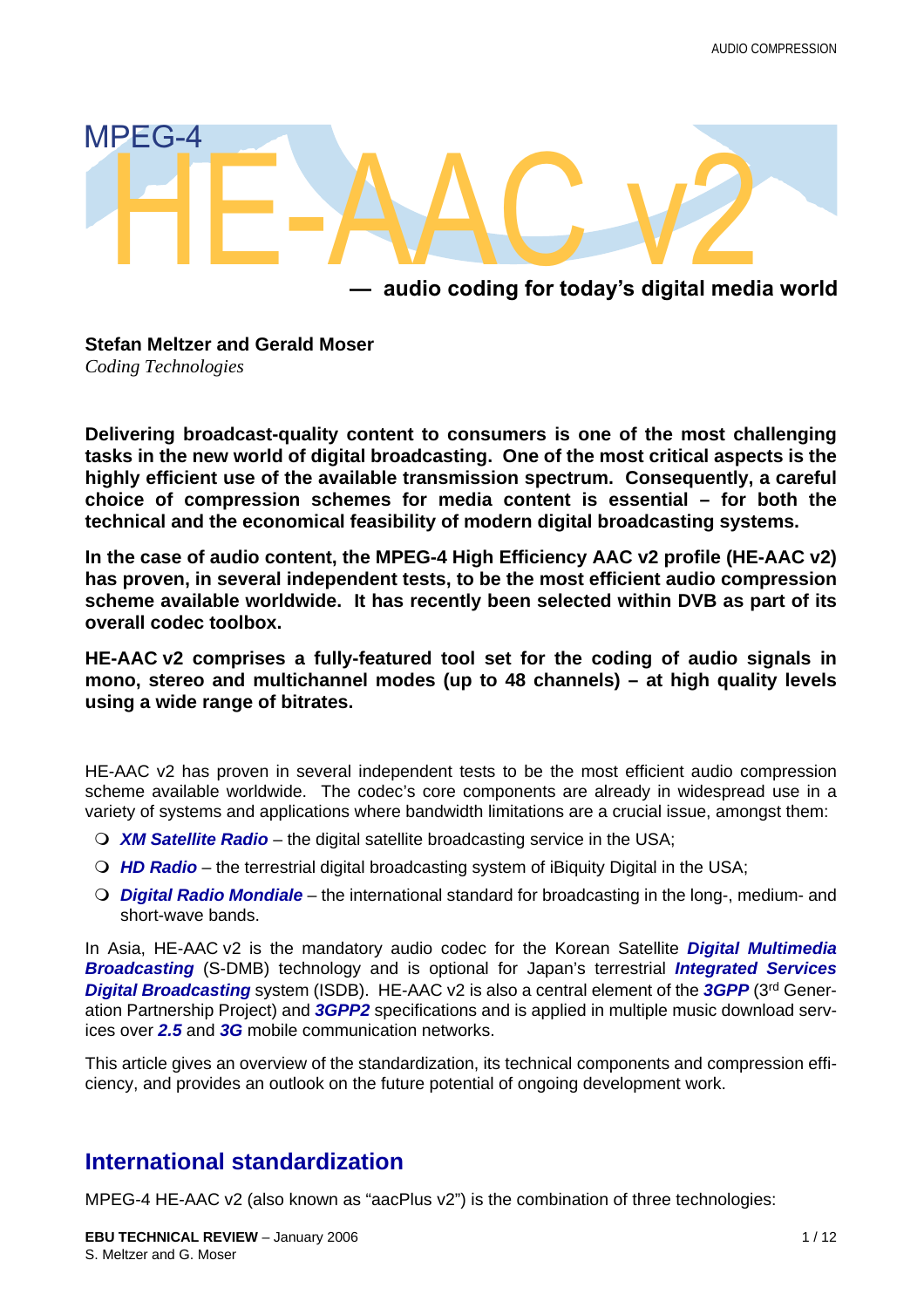- O Advanced Audio Coding (AAC);
- O Spectral Band Replication (SBR);
- O Parametric Stereo (PS).

All three technologies are currently being specified in ISO/IEC 14496-3 and combined in the *HE-AAC v2* profile, which is referred to in ISO/IEC 14496-3:2001/Amd.4.

The combination of AAC and SBR is called "HE-AAC" (also known as "aacPlus v1") and is specified in ISO/IEC 14496-3:2001/Amd.1.

The European Telecommunications Standards Institute (ETSI) has standardized HE-AAC v2 in its Technical Specifications TS 102005 "**Technical Specification for the use of video and audio coding in DVB services directly delivered over IP**" and TS 101 154 "**Implementation guidelines for the use of video and audio coding in broadcasting applications based on the MPEG-2 transport stream**".

Based on these standardization efforts, HE-AAC v2 is available for integration into all kinds of DVB services.

## **Architecture of HE-AAC v2**

The underlying core codec of HE-AAC v2 is the well-known MPEG AAC codec. *AAC* is considered state-of-the-art for transparent audio quality at a typical bitrate of 128 kbit/s. Below this rate, the audio quality of AAC would start to degrade, which can be compensated to a maximum degree with the enhancement techniques SBR and PS.

**SBR** is a bandwidth extension technique that enables audio codecs to deliver the same listening experience at approximately half the bitrate that the core codec would require, if operated on its own.

**Parametric Stereo** increases the coding efficiency a second time by exploiting a parametric representation of the stereo image of a

given input signal. Thus, HE-AAC v2 is a superset rather than a substitute for the AAC core codec and extends the reach of high-quality MPEG-4 audio to much lower bitrates. Given this superset architecture, HE-AAC v2 decoders are also capable of decoding plain AAC bit-streams, as well as bit-streams incorporating AAC and SBR data components, i.e. HE-AAC bit-streams. Hence, HE-AAC v2 is also a superset of HE-AAC, providing the highest level of flexibility for broadcasters as it contains all the technical components necessary for audio compression over a high bitrate range (see the section called *[Audio quality evaluation](#page-6-0)* on page [7](#page-6-0)).

Another important feature of the HE-AAC and HE-AAC v2 architecture is the extremely flexible transport of *metadata*. Metadata can be embedded as auxiliary data in a way that only compatible decoders take notice of their existence. Non-compatible decoders simply ignore the metadata. A high flexibility is provided in terms of type, amount and usage of the data. Metadata plays an important role in digital broadcasting, e.g. as content description data such as the name of an artist or song, or as system-related data such as control information for a given decoder. In broadcasting especially, metadata – such as DRC (Dynamic Range Control), DN (Dialog normalization), or downmixing from multichannel to stereo – is widely used to achieve adequate reproduction of the original programme material in particular listening environments.

MPEG ISO/IEC 14496-3 Part 3 (Audio) defines the designated areas for metadata in an MPEG bitstream. The maximum metadata capacity of a bit-stream depends on a number of different variables such as the sampling rate, and, of course, the bitrate of a given bit-stream. In general, the available amount of metadata to be included does not impose any restrictions on the aforementioned applications.





**Figure 1 The HE-AAC v2 (aacPlus v2) family of audio codecs**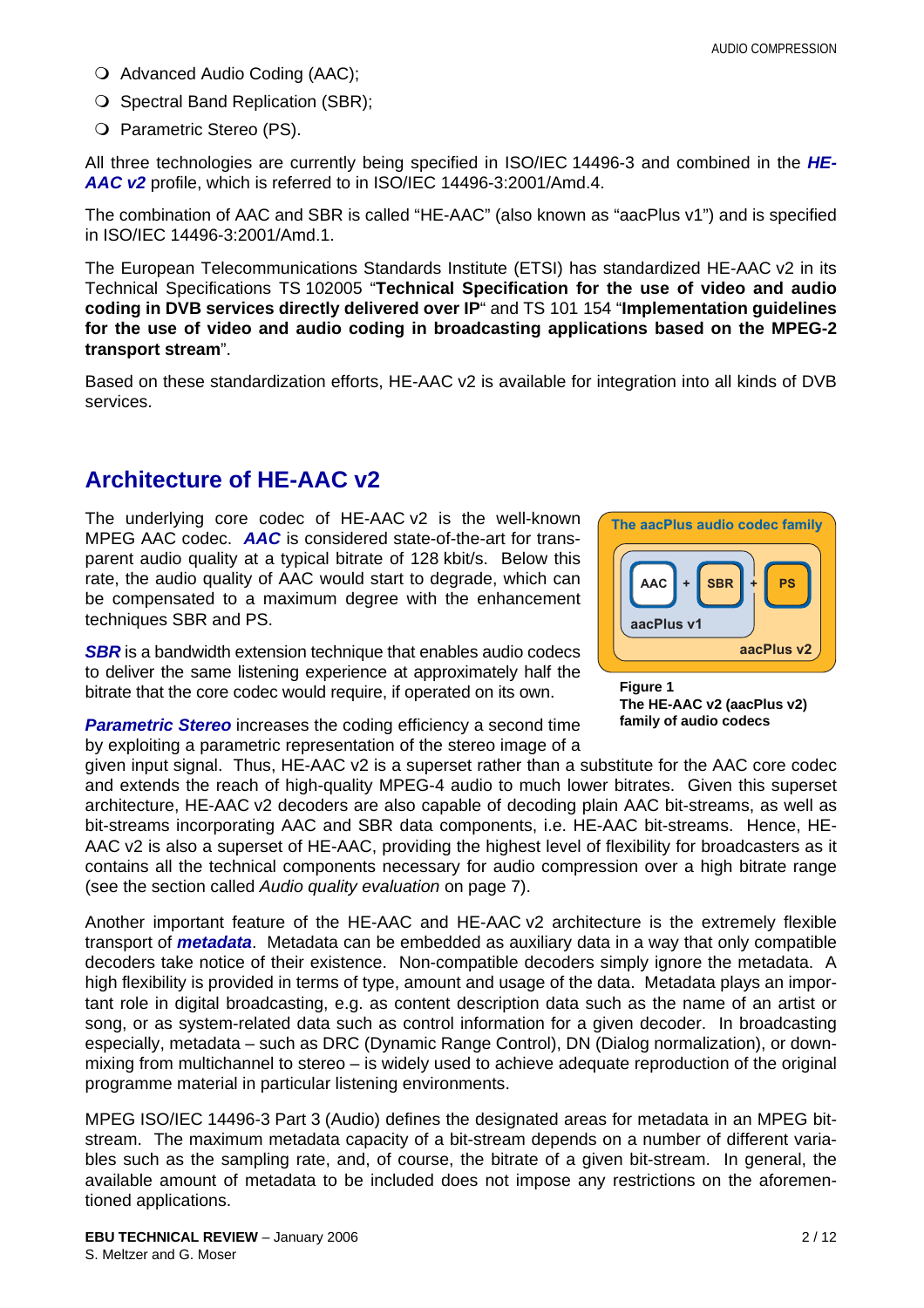HE-AAC-encoded audio data can exist in a variety of file formats with different extensions, depending on the implementation and the usage scenario. Most commonly used file formats are the MPEG-4 file formats MP4 and M4A, carrying the respective extensions **.mp4** and **.m4a**. The ".m4a" extension is used to emphasize the fact that a file contains audio only. The 3GP file format supports all HE-AAC features for mono and stereo files up to a 48 kHz sampling rate. Additional file formats, such as MPEG-2 and MPEG-4 ADTS are also available, along with others.

### *MPEG AAC*

Research on perceptual audio codecs started about twenty years ago. Earlier research on the human auditory system had revealed that hearing is mainly based on a short-term spectral analysis of the audio signal. The so-called *masking effect* was observed: the human auditory system is not able to perceive distortions that are masked by a stronger signal in the spectral neighbourhood. Thus, when looking at the short-term spectrum, a so-called *masking threshold* can be calculated for this spectrum. Distortions below this threshold are inaudible in the ideal case.

The goal is to calculate the masking threshold based on a psychoacoustic model and to process the audio signal in a way that only audible information resides in the signal. Ideally, the distortion introduced is exactly below the masking threshold and thus remains inaudible. *Fig. 2* illustrates the quantization noise produced by an ideal perceptual coding process.

If the compression rate is further increased, the distortion introduced by the codec violates the masking threshold and produces audible artefacts *(Fig. 3)*.

The main method of overcoming this problem in traditional perceptual waveform codecs is to limit the audio bandwidth. As a consequence, more information is available for the remainder of the spectrum, resulting in a clean but dull-sounding signal. Another method, called *intensity stereo*, can only be used for stereo signals. In intensity stereo, only one channel and some panning information is transmitted, instead of a left and a right channel. However, this is only of limited use in increasing the compression efficiency as, in many cases, the stereo image of the audio signal gets destroyed.

At this stage, research on classical perceptual audio coding had reached its limits, as the hitherto known methods did not seem to provide more potential to further increase coding efficiency. Hence, a shift in paradigm was needed, represented by the idea that different elements of an audio signal, such as spectral components or the stereo image, deserve different tools if they are to be coded more efficiently. This idea led to the development of the enhancement tools, Spectral Band Replication and Parametric Stereo.

## *Spectral Band Replication*

In traditional audio coding, a significant amount of information is spent in coding the high frequencies, although the psychoacoustic importance of the last one or two octaves is relatively low. This



**EBU TECHNICAL REVIEW** – January 2006 **3/12** S. Meltzer and G. Moser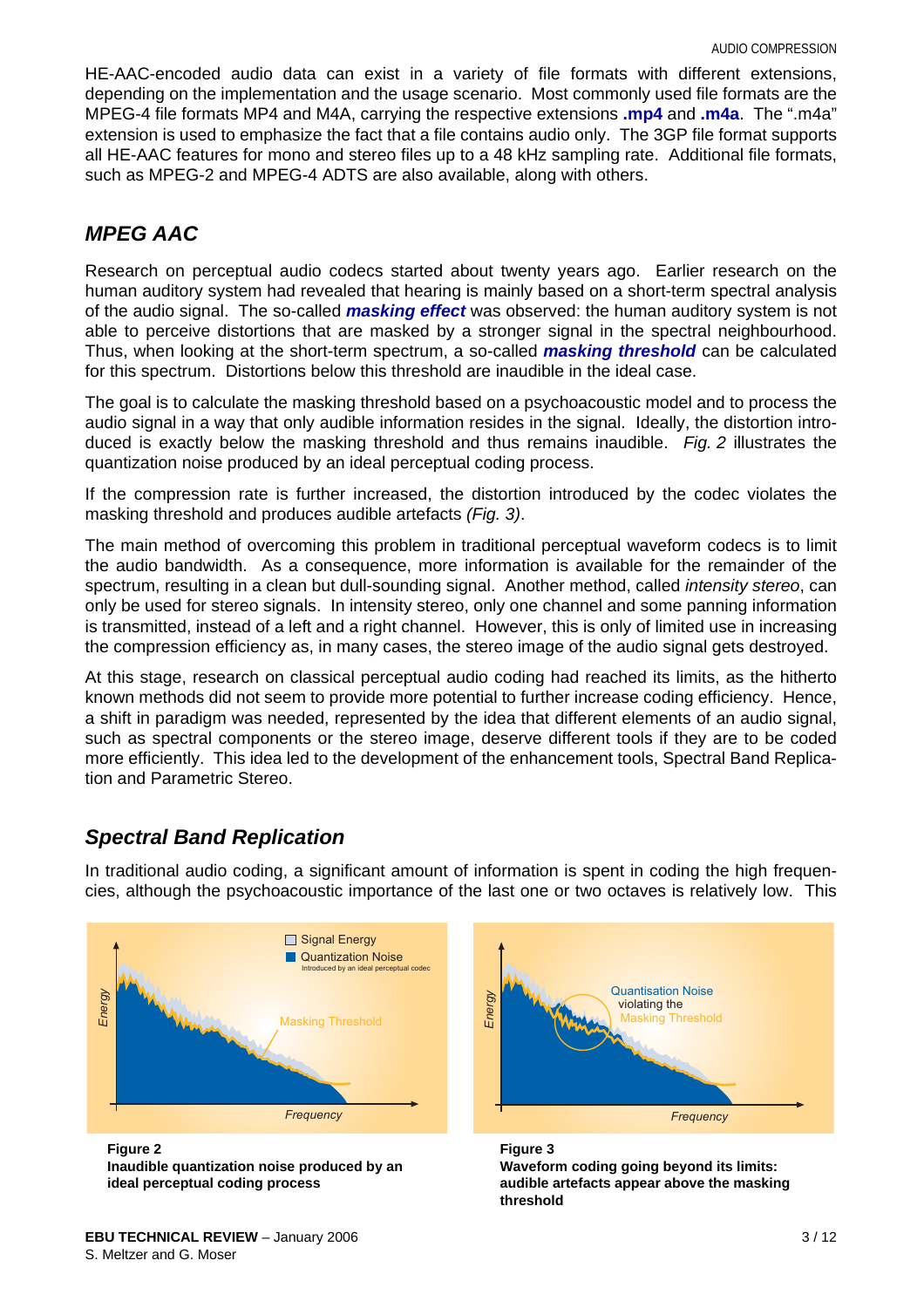

**Creation of high frequencies by transposition**



triggered the basic idea behind SBR. Based on the cognition of a strong correlation between the high- and the low-frequency range of an audio signal (hereafter referred to as the "high band" and the "low band" respectively), a good approximation of the original input signal high band can be achieved by a transposition from the low band *(Fig. 4)*.

Besides pure transposition, the reconstruction of the high band *(Fig. 5)* is conducted by transmitting guiding information such as the spectral envelope of the original input signal or additional information to compensate for potentially missing high-frequency components. This guiding information is referred to as SBR data. Also, efficient packaging of the SBR data is important to achieve a low data-rate overhead.

At the encoder side, the original input signal is analysed, the high band spectral envelope and its characteristics in relation to the low band are encoded and the resulting SBR data is multiplexed with the core coder bit-stream. At the decoder side, firstly the SBR data is de-multiplexed, then the core decoder is used on its own. Finally, the SBR decoder operates on its output signal, using the decoded SBR data to guide the Spectral Band Replication process. A full bandwidth output signal is obtained. Non-SBR decoders would still be able to decode the backwards compatible part of the core decoder ... but resulting in a band-limited output signal only.

Whereas the basic approach seems to be simple, making it work reasonably well in practice is not. Obviously it is a non-trivial task to code the guiding information such that all the following criteria are met:

- Good spectral resolution is required;
- $\bigcirc$  Sufficient time resolution on transients is needed to avoid pre-echoes;
- Cases with non-highly-correlated low band and high band need to be taken care of carefully, since transposition and envelope adjustment alone could sound artificial here;
- A low overhead data-rate is required in order to achieve a significant coding gain.

The crossover frequency between the low band and the high band is chosen on the basis of different factors such as target bitrate and input sampling frequency. Generally the low band needs to cover the frequency range from DC up to around 4 to 12 kHz, depending on the target bitrate. The higher the crossover frequency between AAC and SBR, the higher the bitrate needed to fulfil the psychoacoustic masking threshold of the AAC encoder.

The limited frequency range that is covered by the AAC coder allows the use of a low sampling frequency of ≤ 24 kHz which improves the coding efficiency significantly compared with using a higher sampling frequency of 48 or 44.1 kHz. Thus, aacPlus is designed as a dual-rate system, where AAC operates at half the sampling rate of SBR. Typical configurations are 16/32 kHz, 22.05/ 44.1 kHz or 24/48 kHz sampling rates, while 8/16 or even 48/96 kHz are also possible. The resulting audio bandwidth can be configured flexibly and may also be dependent on the application or audio content type.

The following table shows typical examples of the crossover frequency between AAC and SBR, as well as the audio bandwidth at a number of bitrates, using sample rates of 24/48 kHz in stereo, given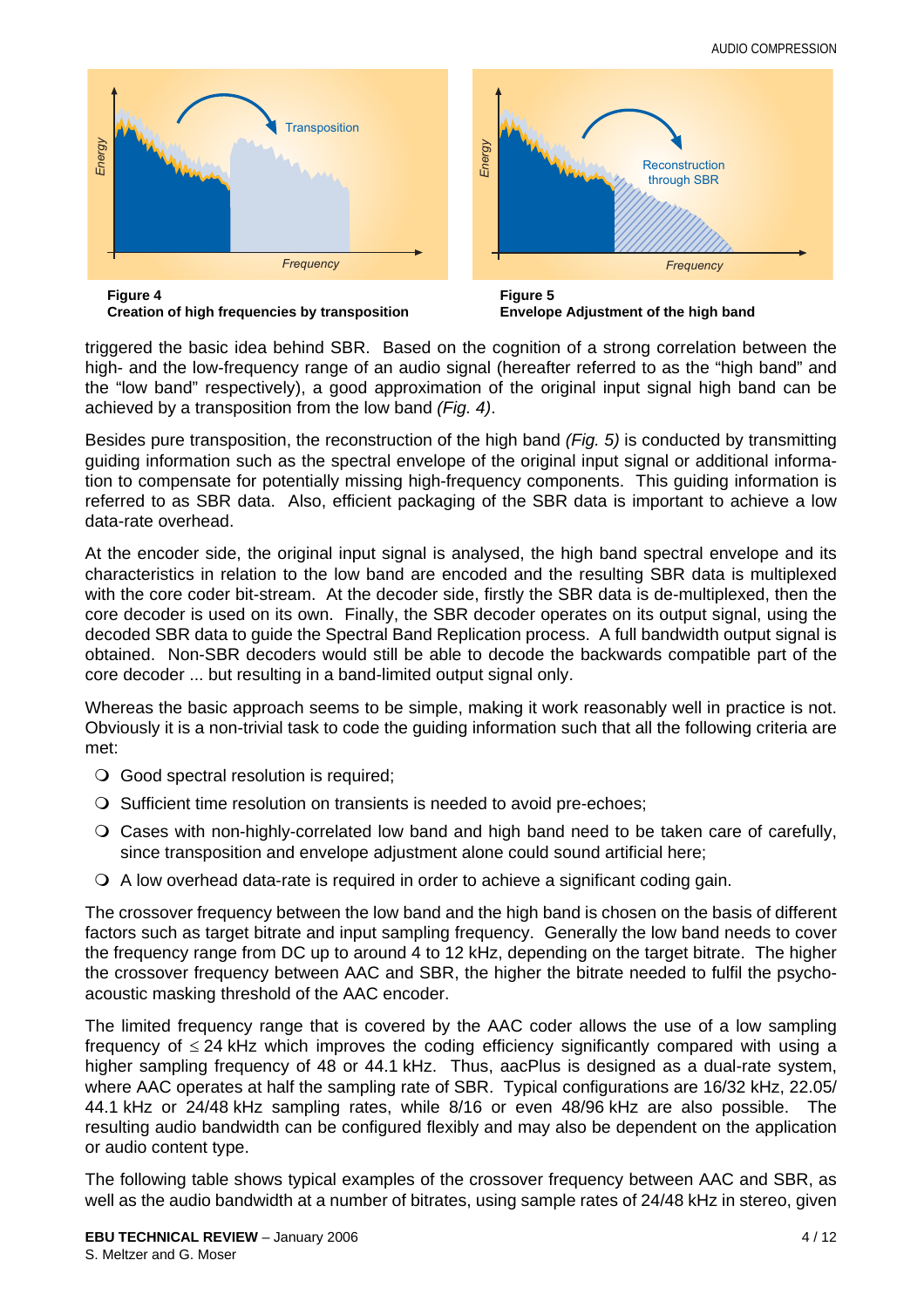a proper configuration of the HE-AAC encoder. The bitrate of the SBR data varies depending on the encoder tuning but, in general, it is in the region of 1 - 3 kbit/s per audio channel. This is far lower than the bitrate that would be required to code the high band with any conventional waveform coding algorithm.

| <b>Stereo bitrate</b><br>(bit/s) | <b>AAC frequency range</b><br>(Hz) | <b>SBR frequency range</b><br>(Hz) |
|----------------------------------|------------------------------------|------------------------------------|
| 20 000                           | $0 - 4500$                         | 4 500 - 15 400                     |
| 32 000                           | $0 - 6800$                         | 6 800 - 16 900                     |
| 48 000                           | $0 - 8300$                         | $8300 - 16900$                     |

When combining AAC with SBR, the resulting codec is called HE-AAC or aacPlus v1. It has proven to fulfil all the criteria above and was standardized within MPEG-4 in 2003.

### *Parametric Stereo (PS)*

Whereas SBR exploits the possibilities of a parameterised representation of the high band, the basic idea behind PS is to parame-

terise the stereo image of an audio signal such as "panorama", "ambience", or "time/ phase differences" of the stereo channels to enhance the coding efficiency of the codec.

In the encoder, only a monaural downmix of the original stereo signal is coded after extraction of the Parametric Stereo data. Just like SBR data, these parameters are then embedded as PS side information in the ancillary part of the bit-stream.

In the decoder, the monaural





signal is decoded first. After that, the stereo signal is reconstructed, based on the stereo parameters embedded by the encoder. *Fig. 6* shows the basic principle of the parametric stereo coding process.

Three types of parameters can be employed in a Parametric Stereo system to describe the stereo image.

- *Inter-channel Intensity Difference* (IID), describing the intensity difference between the channels.
- *Inter-channel Cross-Correlation* (ICC), describing the cross correlation or coherence between the channels. The coherence is measured as the maximum of the cross-correlation as a function of time or phase.
- *Inter-channel Phase Difference* (IPD), describing the phase difference between the channels. This can be augmented by an additional *Overall Phase Difference* (OPD) parameter, describing how the phase difference is distributed between the channels. The *Inter-channel Time Difference* (ITD) can be considered as an alternative to IPD.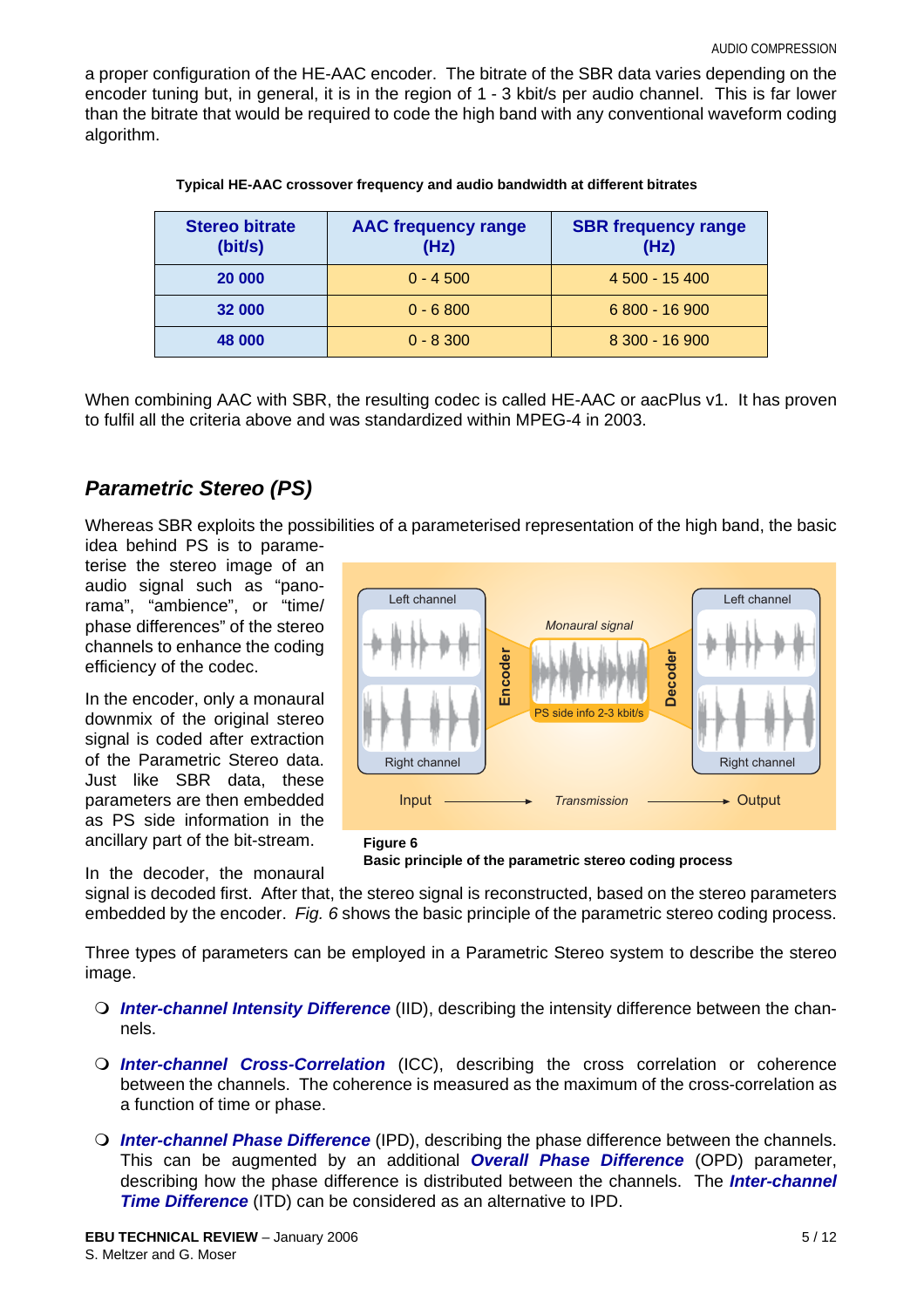# **Functionality of HE-AAC v2**

The described technologies AAC, SBR and PS are the building blocks of the MPEG-4 HE-AAC v2 profile. The AAC codec is used to encode the low band, SBR encodes the high band, and PS encodes the stereo image in a parameterised form. In a typical aacPlus encoder implementation, the audio input signal at an input sampling rate of  $f_s$  is fed into a 64-band Quadrature Mirror Filter bank and transformed into the QMF domain.

If the Parametric Stereo tool is used (i.e. for stereo encoding at bitrates below ~36 kbit/s), the PS encoder extracts parametric stereo information based on the QMF samples. Furthermore, a stereoto-mono downmix is applied. With a 32-band QMF synthesis, the mono QMF representation is then



transformed back into the time domain at half the sample rate of the audio signal,  $f_s/2$ . This signal is then fed into the AAC encoder.

If the Parametric Stereo tool is not used, the audio signal is fed into a 2:1 resampler and, again, the downsampled audio signal is fed into the AAC encoder. The SBR encoder also works in the QMF domain; it extracts the spectral envelope and additional helper information to guide the replication process in the decoder. All encoded data is then multiplexed into a single bit-stream for transmission or storage.

*Fig. 7* shows the block diagram of a complete HE-AAC v2 encoder.

In the HE-AAC v2 decoder, the bit-stream is first split into the AAC, SBR and PS data portions. The AAC decoder outputs a time domain low-band signal at a sample rate of  $f<sub>n</sub>/2$ . The signal is then transformed into the QMF domain for further processing. The SBR processing results in a

reconstructed high band in the QMF domain. The low and high bands are then merged into a full-band QMF representation.

If the Parametric Stereo tool is used, the PS tool generates a stereo representation in the QMF domain. Finally, the signal is synthesized by a 64 band QMF synthezis filter bank. The result is a time domain output signal at the full sampling rate *fs*.

*Fig. 8* shows the block diagram of a complete HE-AAC v2 decoder.



**Figure 8 Block diagram of an HE-AAC v2 decoder**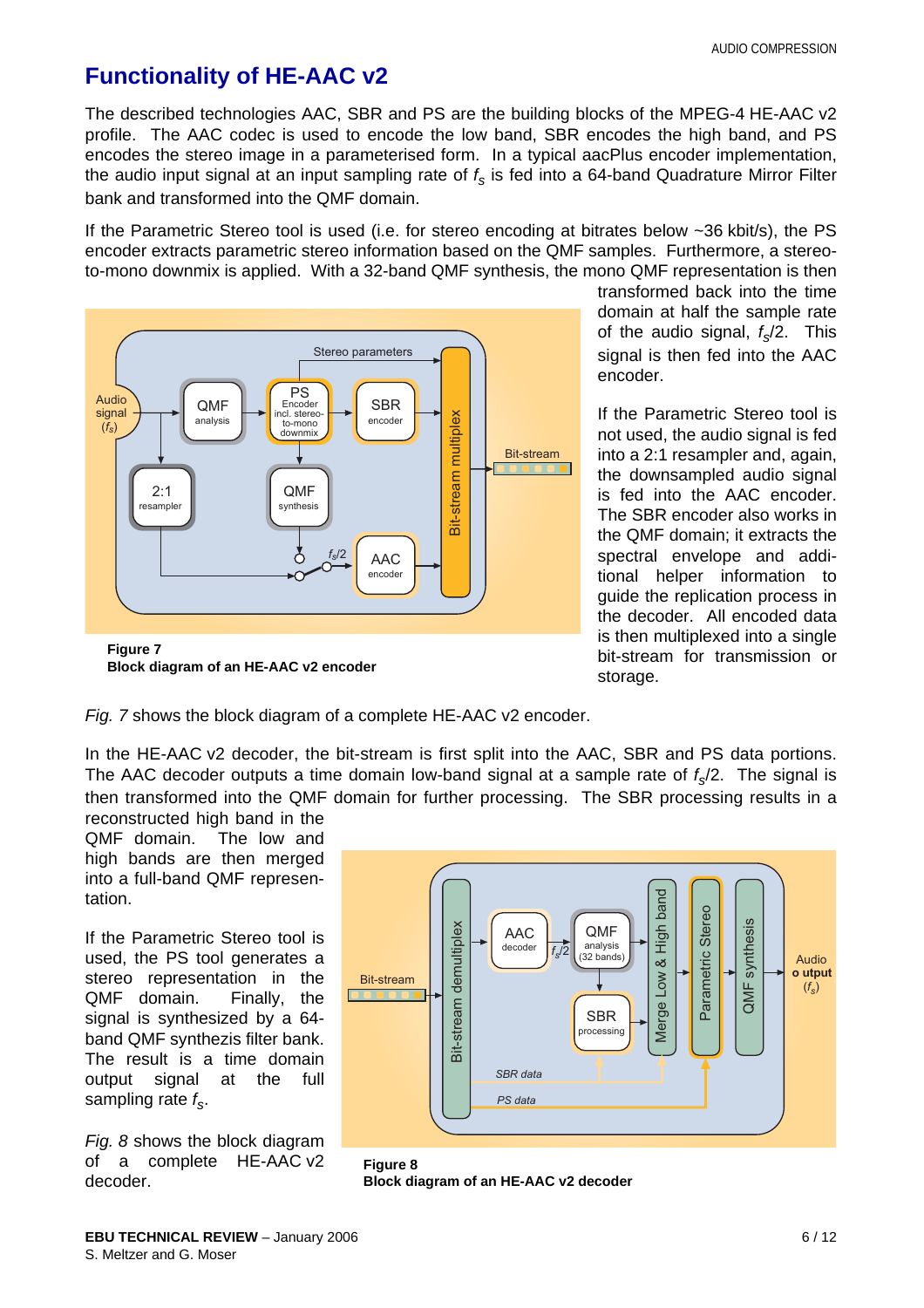# <span id="page-6-0"></span>**Audio quality evaluation**

The audio quality of HE-AAC and HE-AAC v2 has been evaluated in multiple double-blind listening tests conducted by independent entities such as the European Broadcasting Union (EBU), the Moving Pictures Expert Group (MPEG), the 3rd Generation Partnership Project (3GPP), and the Institut für Rundfunktechnik (IRT).



#### *EBU subjective listening test on low-bitrate audio codecs*

**Results of the EBU subjective listening tests**

In 2003, the EBU conducted a comprehensive test, evaluating a variety of open standard and proprietary audio codecs including HE-AAC (AAC+SBR), AAC, Windows Media Audio, and others, at a bitrate of 48 kbit/s 1.

The tests were conducted according to the MUSHRA test method (*MU*ltiple *S*timulus test with *H*idden *R*eference and *A*nchors). The results clearly show the superior compression efficiency of HE-AAC. Remarkably, the second best codec in the tests was mp3PRO – the combination of MPEG Layer-3 (mp3) and SBR.

## *MPEG and 3GPP listening tests*

Prior to standardization of HE-AAC v2, MPEG carried out listening tests to verify the efficiency improvement of HE-AAC v2 (incorporating Parametric Stereo) over HE-AAC v1. The MUSHRA test method was also used for this evaluation. According to the scope of the listening tests, the bitrates used included 24 kbit/s for HE-AAC, and 32 and 24 kbit/s for HE-AAC v2.

The results of these tests showed a clear performance gain introduced by Parametric Stereo. At 24 kbit/s, HE-AAC v2





<sup>1.</sup> EBU Tech doc. 3296: **EBU subjective listening test on low bit rate audio codecs [http://www.ebu.ch/CMSimages/en/tec\\_doc\\_t3296\\_tcm6-10497.pdf](http://www.ebu.ch/CMSimages/en/tec_doc_t3296_tcm6-10497.pdf)**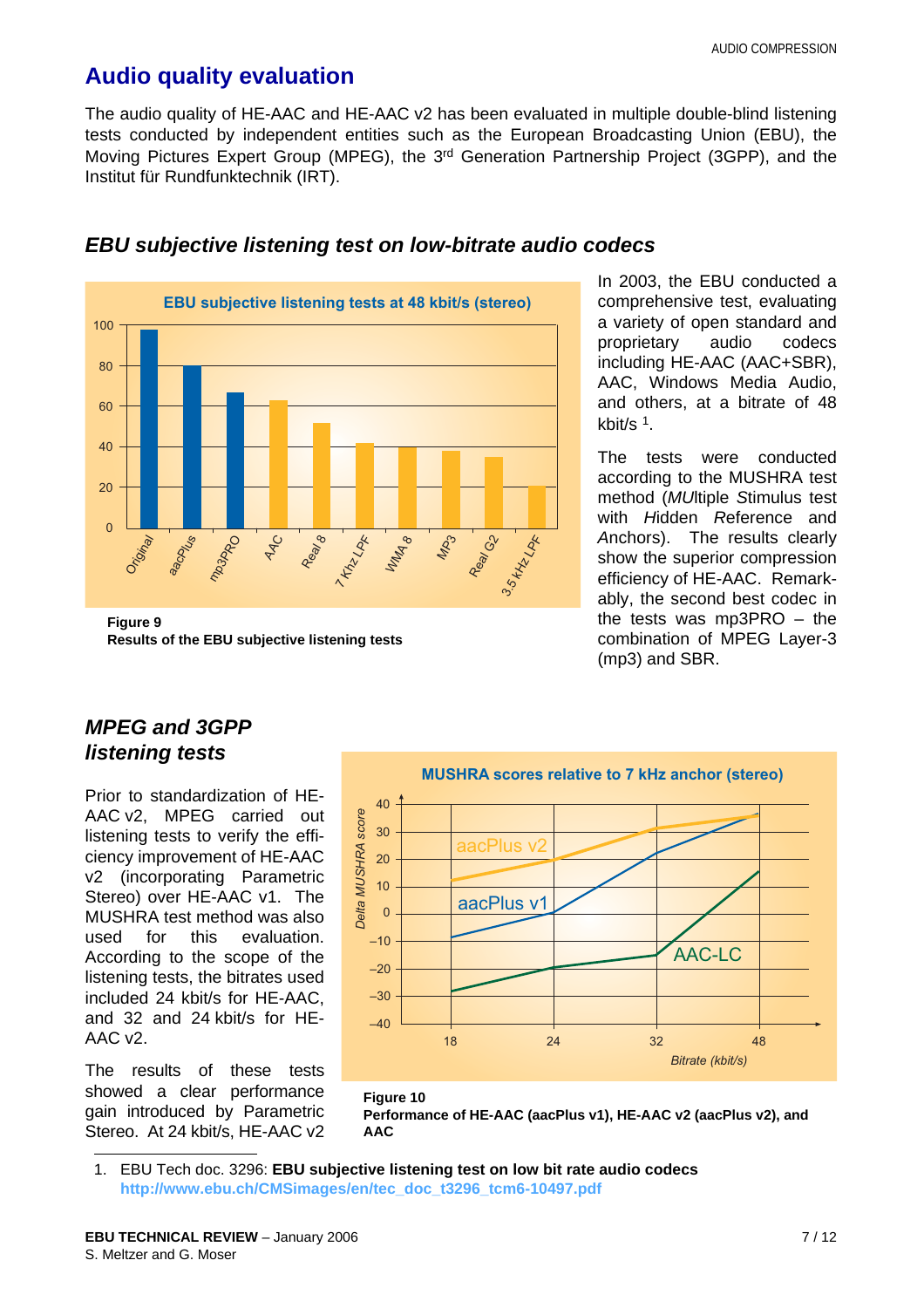was seen to perform significantly better than HE-AAC and equal to or better than HE-AAC at 32 kbit/s. A second test conducted by 3GPP predictably displayed similar results, also at additional bitrates.

### *Multichannel listening tests of the Institut für Rundfunktechnik (IRT)*

In 2004, the IRT conducted listening tests comprising a number of audio codecs for multichannel applications, amongst them HE-AAC, Dolby AC-3 and Windows Media. The results showed a clear advantage for HE-AAC which demonstrated significantly higher audio quality at 160 kbit/s compared to Dolby AC-3 operating at 384 kbit/s and Windows Media at 192 kbit/s.



**Figure 11 Results of the multichannel audio codec tests performed by the IRT**

*Fig. 11* shows the Mean Opinion Scores (MOS) of the coded audio signals from the original. Although HE-AAC operated at the lowest bitrate of all codecs, it outperformed all competitors in terms of audio quality. Calculating the average MOS of all the audio items under test, it can be stated that HE-AAC provides a better quality at half the bitrate compared with WMA or Dolby AC-3.

#### *Interpretation of the combined results*

Considering the fact that the quality of compressed audio signals scales with the bitrate, the following interpretation of the available test results can be made.

Combining AAC with SBR and PS into HE-AAC v2 results in a very efficient audio codec, providing high audio quality over a wide bitrate range, with only moderate gradual reduction of the perceived audio quality towards very low bitrates. *Fig. 12* gives an impression of the anticipated audio quality vs. bitrate for the various codecs of the HE-AAC v2 family.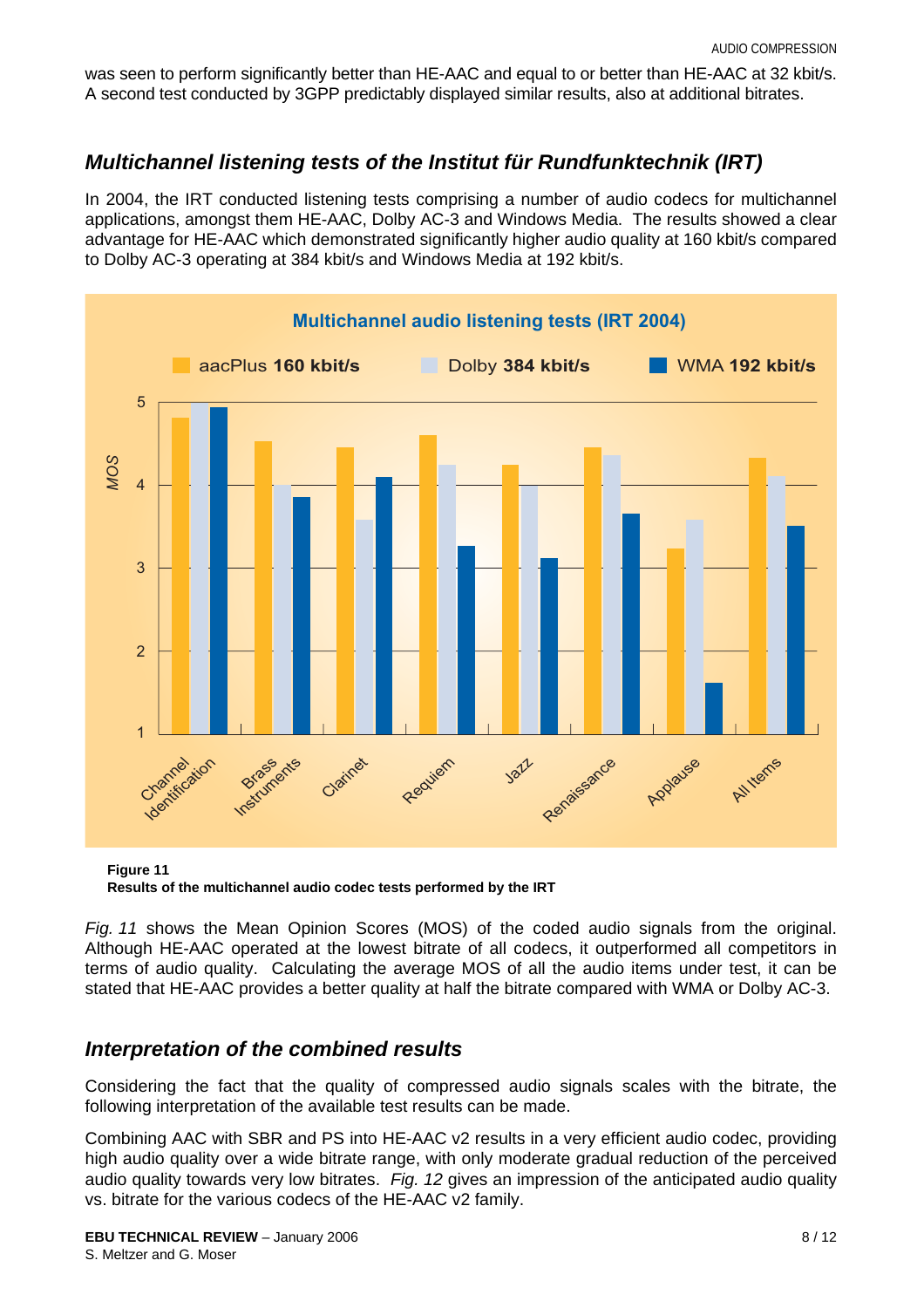The diagram shows only a smooth degradation in audio quality of HE-AAC v2 towards low bitrates over a wide range down to 32 kbit/s. Even at bitrates as low as 24 kbit/s, HE-AAC v2 still produces a quality far higher than that of any other audio codec available.

For multichannel 5.1 signals, HE-AAC provides a coding efficiency that is a factor of two higher than Dolby AC-3.





# **Availability of the HE-AAC v2 codec family in products and applications**

#### *Hardware implementations*

After finalisation of the initial MPEG standard, the HE-AAC v2 codec family has quickly established itself as the common denominator codec across multiple media applications. Crucial to this progression was the availability of implementations on commonly-used embedded hardware platforms. Today, the following implementations of the MPEG-4 HE-AAC codec family are available, optimized in terms of memory usage, processing power and error robustness:

| <b>Target device</b>                                  | <b>Encoder</b> | <b>Decoder</b>   |
|-------------------------------------------------------|----------------|------------------|
| <b>ARM</b>                                            | $\mathsf{X}$   | X                |
| <b>TI c64</b>                                         | X              | X                |
| <b>TI c55</b>                                         | X              | X                |
| <b>TI c67</b>                                         | $\mathsf{X}$   | $\boldsymbol{X}$ |
| <b>Blackfin 533</b>                                   | X              | X                |
| <b>Motorola DSP 56k</b>                               | X              | X                |
| <b>ZSP</b>                                            |                | X                |
| <b>SH Mobile</b>                                      |                | X                |
| <b>ARC A4</b>                                         |                | X                |
| <b>Equator BSP-15</b>                                 |                | X                |
| <b>CEVA</b>                                           |                | X                |
| <b>Tensilica Xtensa HiFi 2</b><br><b>Audio Engine</b> | X              | X                |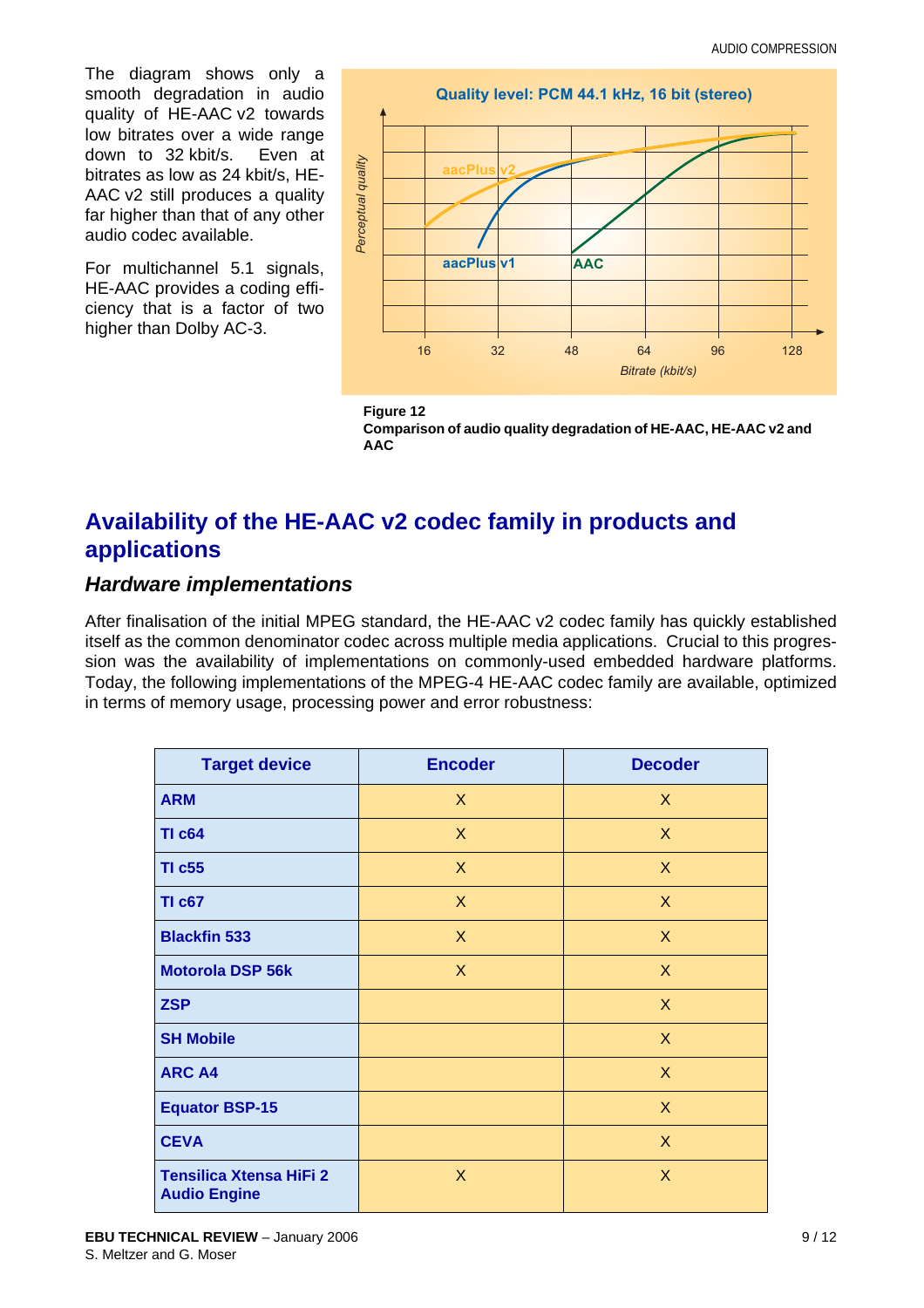| <b>Abbreviations</b>      |                                                                           |                             |                                                                                                                       |  |  |  |
|---------------------------|---------------------------------------------------------------------------|-----------------------------|-----------------------------------------------------------------------------------------------------------------------|--|--|--|
| 3GPP<br><b>AAC</b>        | 3rd Generation Partnership Project<br>(MPEG) Advanced Audio Coding        | <b>IRT</b>                  | Institut für Rundfunktechnik GmbH (German<br>broadcast engineering research centre)                                   |  |  |  |
| DC.<br><b>DMB</b>         | <b>Direct Current</b><br>Digital Multimedia Broadcasting                  | <b>ISDB</b><br><b>ISO</b>   | <b>Integrated Services Digital Broadcasting</b><br>International Organization for Standardization                     |  |  |  |
| <b>DN</b>                 | <b>Dialogue Normalization</b>                                             | <b>MOS</b><br><b>MPEG</b>   | <b>Mean Opinion Score</b>                                                                                             |  |  |  |
| <b>DRC</b><br><b>DTS</b>  | <b>Dynamic Range Control</b><br><b>Digital Theatre Systems</b>            |                             | <b>Moving Picture Experts Group</b><br><b>MUSHRA</b> (EBU) MUlti Stimulus test with Hidden Refer-<br>ence and Anchors |  |  |  |
| <b>DVB</b><br><b>ETSI</b> | Digital Video Broadcasting<br><b>European Telecommunication Standards</b> | <b>PS</b>                   | <b>Parametric Stereo</b>                                                                                              |  |  |  |
| <b>HE-AAC</b>             | Institute<br><b>High Efficiency AAC</b>                                   | <b>S/PDIF</b><br><b>SBR</b> | Sony/Philips Digital InterFace<br><b>Spectral Band Replication</b>                                                    |  |  |  |
| <b>IEC</b>                | International Electrotechnical Commission                                 | <b>WMA</b>                  | (Microsoft) Windows Media Audio                                                                                       |  |  |  |

All implementations are compliant with relevant standards such as MPEG and 3GPP, and support plain AAC as well as HE-AAC v1 and HE-AAC v2, and include advanced error-concealment strategies. Additionally, fixed-point firmware reference code is available, allowing implementations for proprietary or currently unsupported platforms.

#### *Software applications*

Besides the above-mentioned processor-specific implementations, HE-AAC is also available as software development kits for PC platforms running the Windows, Linux and Macintosh operating systems. This has led to the adoption of HE-AAC by popular software applications for streaming and file playback. Amongst others, majors players such as RealPlayer and Winamp include HE-AAC: the latter also providing HE-AAC ripping/encoding from audio CDs. Professional encoding products for real-time encoding/streaming and file encoding are available from companies such as Orban, Mayah, and Cube-Tec. The adoption of HE-AAC has enabled Internet radio services to stream audio content in high quality, even to users with standard modem connections.

#### *DTS and Coding Technologies for digital broadcasting*

In recent years, with the advent of the DVD and A/V receivers, multichannel audio systems have become more and more popular in home entertainment environments. This trend presents broadcasters with a readily installed, advanced decoder base through which to deliver multichannel audio content. As stated earlier in the article, HE-AAC delivers high quality, discrete 5.1 multichannel audio at bitrates as low as 160 kbit/s, offering twice the efficiency of other currently used formats. Backwards compatibility with existing A/V receivers can easily be addressed by the combination of HE-AAC and DTS Coherent Acoustics, enabling the adoption of HE-AAC audio coding for digital broadcasting in a backwards compatible way.

Together with DTS, Coding Technologies has created a solution combining an HE-AAC decoder and a DTS encoder, both residing in a consumer set-top-box. The HE-AAC encoded broadcast signal gets decoded in the set-top box, and encoded by the DTS encoder at the maximum possible bitrate (1.5 Mbit/s). The DTS-encoded bit-stream can then be transmitted to the A/V receiver over the S/PDIF interface and played back in high audio surround sound quality.

The aacPlus/DTS solution offers considerable advantages over existing multichannel broadcast systems. For example:

- The bandwidth reduction for aacPlus transmissions compared to competing systems exceeds a factor of 2; thus, for example, two language channels may be broadcast instead of one.
- Feasible bandwidth savings for each audio channel equal a saving of more than \$US 100,000 in transponder leasing costs per annum.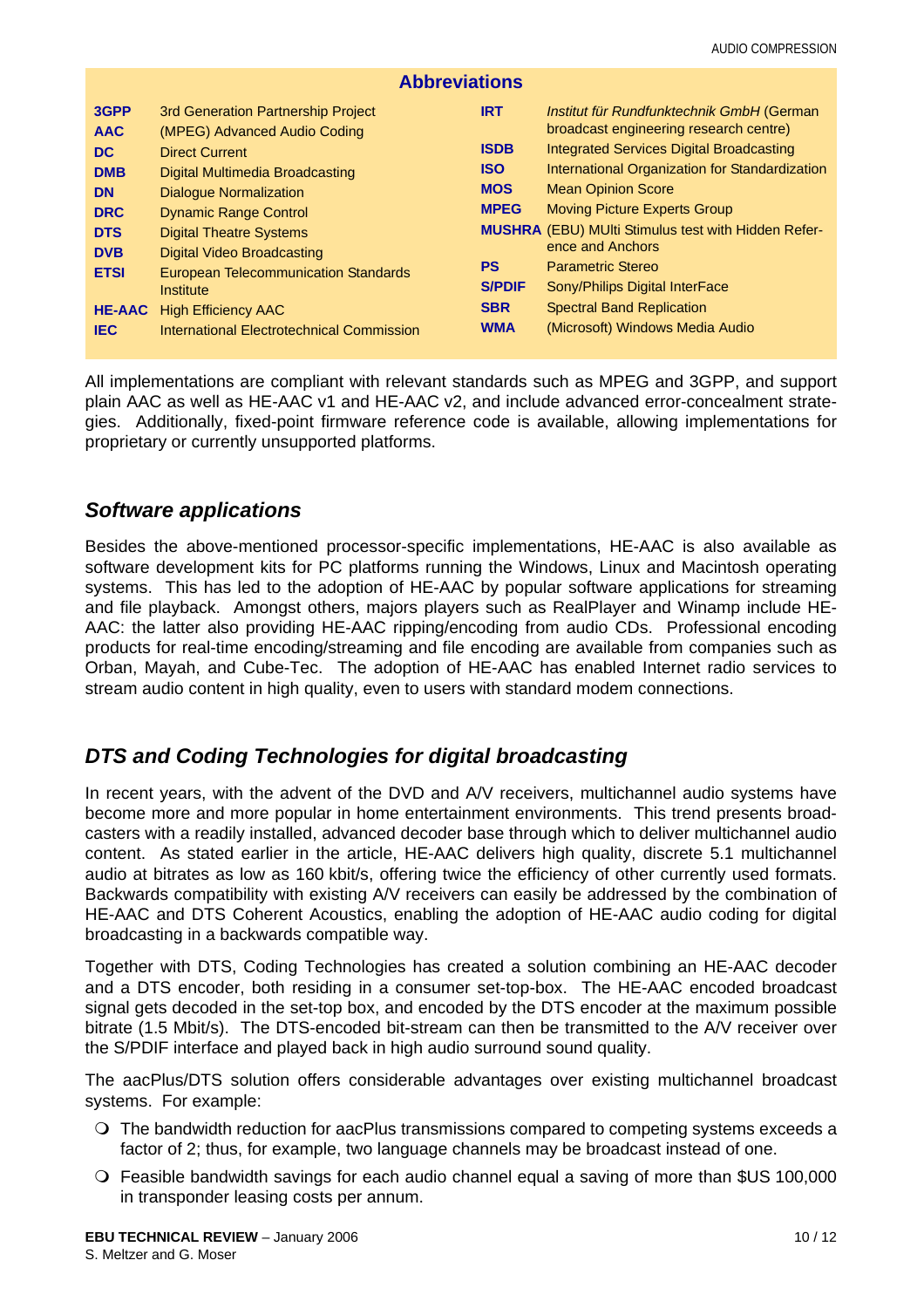- The obvious benefits of an open standard. Any encoder manufacturer is able to implement the aacPlus encoder, and broadcasters and network operators will be able to choose from a plethora of vendors, in accordance with their procurement policies.
- Total cost of ownership savings will accrue from multiple sources; e.g. truly integrated encoder solutions, single vendor support services, training, operations etc.

## **Conclusions**

This article has described the new HE-AAC v2 audio codec, and how existing audio-coding technologies, such as MPEG AAC, can be significantly enhanced by using the novel enhancement techniques – SBR and PS. Preliminary studies show that the compression efficiency of AAC can be increased by a factor of up to four.

HE-AAC v2 – the combination of AAC, SBR and PS – is undoubtedly the most powerful audio codec available today. It is thus the first choice for all application scenarios where bandwidth is limited or very expensive, such as digital broadcasting or mobile applications.

# **Outlook**

The latest MPEG standardization effort relating to compression efficiency is based on the idea of extending the Parametric Stereo approach towards multichannel coding. Under the name *MPEG* **Surround**, a new system is currently being specified that is expected to reach final standardization in July 2006. MPEG Surround exploits similarities between the single channels of a multichannel signal, aiming at a parameterised representation of the surround sound information.

On the encoder side, for example, a stereo downmix of a multichannel signal can be created. Parameters of the information residing in the surround channels are then extracted and embedded as parameterised surround information in the auxiliary part of the bit-stream. The decoder then decodes the stereo downmix and recreates the full multichannel signal, based on the parameterised surround information. The MPEG Surround data in the bit-stream are only recognized by decoders capable of decoding MPEG Surround, and ignored by any other decoder. Hence, legacy decoders only decode the stereo downmix generated by the encoder.

This approach provides an easy upgrade path to multichannel audio for existing digital broadcast systems, without affecting legacy stereo-only decoders. Combining e.g. MPEG Layer-2 audio with



**Stefan Meltzer** studied electrical engineering at the Friedrich-Alexander University in Erlangen Germany. After he received his Dipl.-Ing. degree in 1990, he joined the Fraunhofer Institute for Integrated Circuits (IIS) in Erlangen. After working in the field of IC design for several years, in 1995 he became the project leader for the development of the WorldSpace Satellite Broadcasting system at the Fraunhofer Institute. From 1998 until 2000 he led the development team at the Institute for the development of the XM Satellite Radio broadcasting system.

In 2000, Mr Meltzer joined Coding Technologies in Nuremberg, Germany. He currently occupies the position of Vice President for business development.

**Gerald Moser** studied communications at the Universities of Essen and Mainz in Germany. After receiving his Master of Arts degree in 1998, he joined the Fraunhofer Institute for Integrated Circuits (IIS) in Erlangen to work in the field of Internet Radio. In 1999, he joined the audio department of the IIS as communications representative. Since 2002, Mr Moser has been working at Coding Technologies as Manager, Communications and Public Relations.